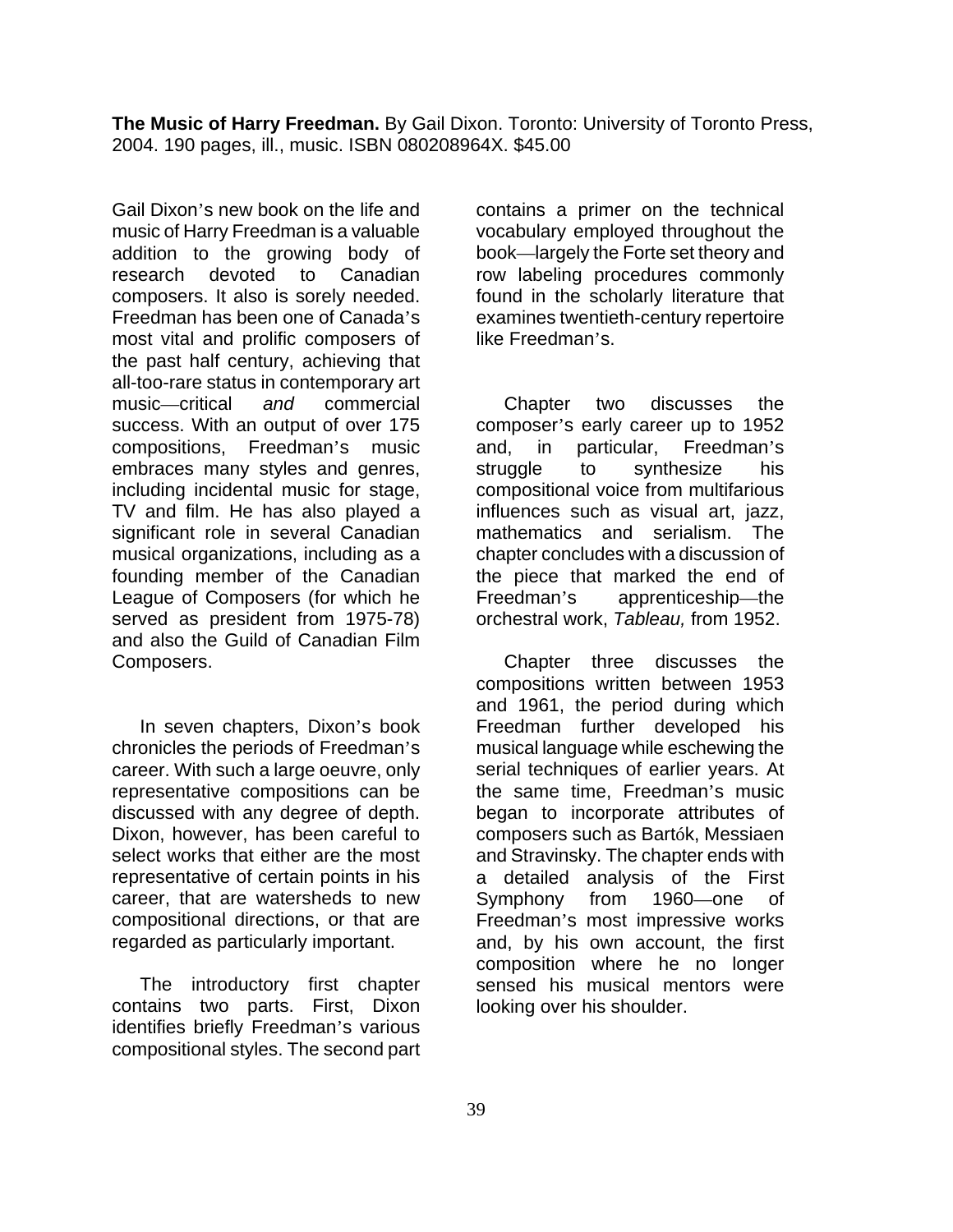In chapter four, "The Quest for Independence (1962 to 1969)," Dixon identifies how Freedman—always the experimentalist—gradually incorporated both jazz improvisatory elements and aleatoric attributes as important structural features. The chapter concludes with analysis of *Five over Thirteen* from 1969. The composition marks the culmination of Freedman's fascination with using mathematical procedures to govern a significant portion of a work's structure, as well as his first significant foray into electronic music.

Nineteen seventy marked a turning point in Freedman's career. After twenty-five years, he left his position as English horn player for the Toronto Symphony to devote himself solely to composition. With this new-found freedom, Freedman's output increased significantly as did his reputation both in Canada and abroad. Chapters five and six, respectively entitled "New Directions (1970 to 1976)" and "The Mature Stylistic Spectrum (1977 to the Present)," chronicle Freedman's works during the past thirty-five years. Dixon denotes 1977 not so much as a stylistic change in Freedman's music, but rather as a demarcation of greater stylistic plurality; this chapter is the largest in the book.

In the final chapter, Dixon summarizes the path of Freedman's career and formulates some general stylistic features. She also devotes several pages to the importance of Freedman's art to post-1950 Canadian music. Finally, the chapter

contains a fascinating précis of the various stages of Freedman's compositional process (there are two examples that illustrate the preliminary notes and sketches for the 1983 Third Symphony).

I sincerely doubt if Freedman could have had a more passionate advocate to author this book. Dixon's ardent interest has extended over a long period; her earliest writing in the book's bibliography dates from twenty-five years ago. Although her fervor for Freedman's work is apparent on almost every page, she is careful to remain objective in her assessment. She deftly avoids the trap of idolatry and wisely lets the music speak for itself.

The book contains end notes, a chronological list of works, a selective bibliography, and an index. The production work and editorial work is generally excellent; the hard cover format contains very good quality paper and sew-in stitch binding.

Despite my great enthusiasm for Dixon's book, I do have two small criticisms. The first is the convention Dixon uses for labeling row forms. Specifically, the integer used in row form labels such as P0, R6, RP11, are by convention placed as a subscript font style—in other words,  $P_0$ ,  $R_6$ ,  $RP<sub>11</sub>$ . The absence of these subscripts represents one of the rare slips by the editor.